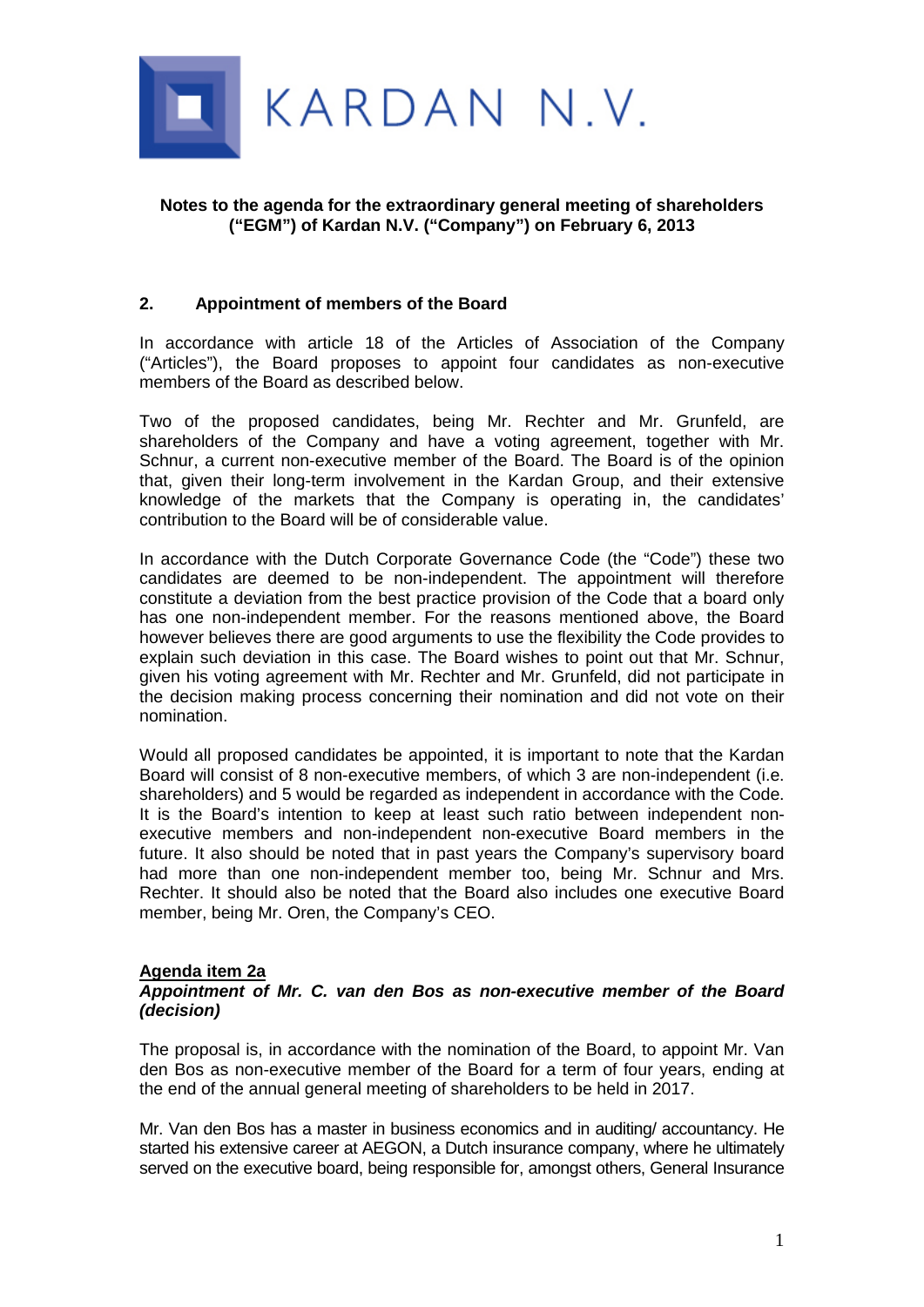

Business Lines, ICT, Investments and Finance. After this, Mr. Van den Bos served as a member of the executive boards of Athlon Groep N.V., a Dutch listed leasing company and SNS Reaal N.V., a bank and insurance company, which became listed during his tenure.

The Board is of the opinion that Mr. Van den Bos is an experienced business professional. His background is mostly in the insurance sector, but across a wide variety of branches. He had similar management responsibilities in the past and has experience as a board member. Personality-wise, Mr. Van den Bos is open-minded and direct in expressing his views.

| Date of birth                      | September 22, 1952                                                                                                                                                   |
|------------------------------------|----------------------------------------------------------------------------------------------------------------------------------------------------------------------|
| <b>Nationality</b>                 | Dutch                                                                                                                                                                |
| Present positions                  | Supervisory Board member and chairman of<br>$\bullet$<br>the Audit Committee of ASR NEDERLAND<br>the Netherlands'<br>N.V. (one of<br>largest<br>insurance companies) |
|                                    | Chairman of the Supervisory Board of CED<br>B.V. (claims handling company)                                                                                           |
|                                    | Chairman of the Supervisory Board of the<br>$\bullet$<br>Noordwijkse Woningstichting (Social housing<br>building foundation)                                         |
|                                    | Supervisory Board member of NIBE-SVV B.V.<br>٠<br>(Education for Banking and Insurance)                                                                              |
|                                    | Executive<br><b>Board</b><br>member<br><b>TRUST</b><br>οf<br>Hoevelaken N.V. (Mortgage financing for<br>Bouwfonds/ABNAMRO)                                           |
| Past positions                     | Member<br>Executive<br><b>AEGON</b><br>board<br>$\bullet$<br>Schadeverzekeringen N.V.                                                                                |
|                                    | Member Executive Board AEGON Nederland<br>N.V.                                                                                                                       |
|                                    | Member Executive Board Athlon Groep N.V.                                                                                                                             |
|                                    | Member Executive Board SNS Reaal N.V.                                                                                                                                |
| Number of shares in Kardan<br>N.V. | nil                                                                                                                                                                  |

The personal details of Mr. Van den Bos are as follows: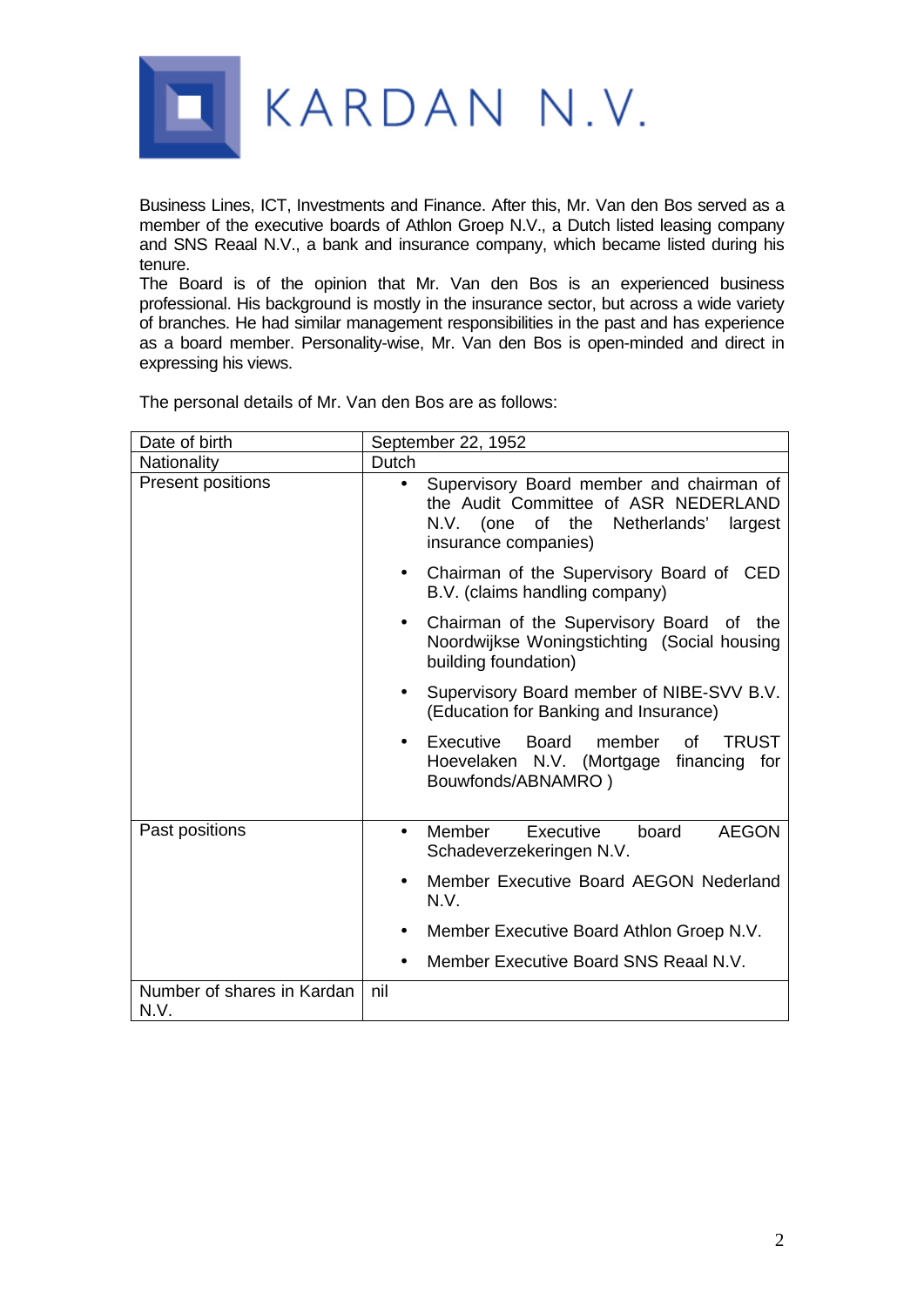

# **Agenda item 2b**

### *Appointment of Mrs. E. Seinstra as non-executive member of the Board (decision)*

The proposal is, in accordance with the nomination of the Board, to appoint Mrs. Seinstra as non-executive member of the Board for a term of four years, ending at the end of the annual general meeting of shareholders to be held in 2017.

Mrs. Seinstra has a legal background, specializing in regulatory matters, contract law, banking law and company law and has broad experience with international regulated companies. Given the present composition of the Board, Mrs. Seinstra's legal background complements the knowledge currently present in the Board. In addition, Mrs. Seinstra has broad commercial experience, which makes her capable of assessing the broad outline of the Company's strategy and corporate objectives. Personality wise, Mrs. Seinstra is analytical, straightforward and critical.

| Date of birth                      | 10 July 1951                                                                                                                                                                                                                                                                                                                                                                   |
|------------------------------------|--------------------------------------------------------------------------------------------------------------------------------------------------------------------------------------------------------------------------------------------------------------------------------------------------------------------------------------------------------------------------------|
| <b>Nationality</b>                 | <b>Dutch</b>                                                                                                                                                                                                                                                                                                                                                                   |
| <b>Present positions</b>           | Seinstra Juridisch Advies                                                                                                                                                                                                                                                                                                                                                      |
| Past positions                     | Group<br>Legal<br>Department<br>Director<br>$\bullet$<br>MeesPierson N.V.<br>General Manager Legal Affairs Fortis Bank<br>$\bullet$<br>Group Legal Director and General Counsel<br>$\bullet$<br>TNT N.V.<br>• General Counsel Van der Moolen Holding<br>N.V.<br>Manager Legal the Netherlands De Lage<br>$\bullet$<br>Landen B.V.<br>Legal Consultant Qurius N.V.<br>$\bullet$ |
|                                    | Senior Legal Counsel Shell International Ltd.<br>$\bullet$                                                                                                                                                                                                                                                                                                                     |
| Number of shares in Kardan<br>N.V. | nil                                                                                                                                                                                                                                                                                                                                                                            |

The personal details of Mrs. Seinstra are as follows:

## **Agenda item 2c**

### *Appointment of Mr. Y. Grunfeld as non-executive member of the Board (decision)*

The proposal is, in accordance with the nomination of the Board, to appoint Mr. Grunfeld as non-executive member of the Board for a term of four years ending at the end of the annual general meeting of shareholders to be held in 2017.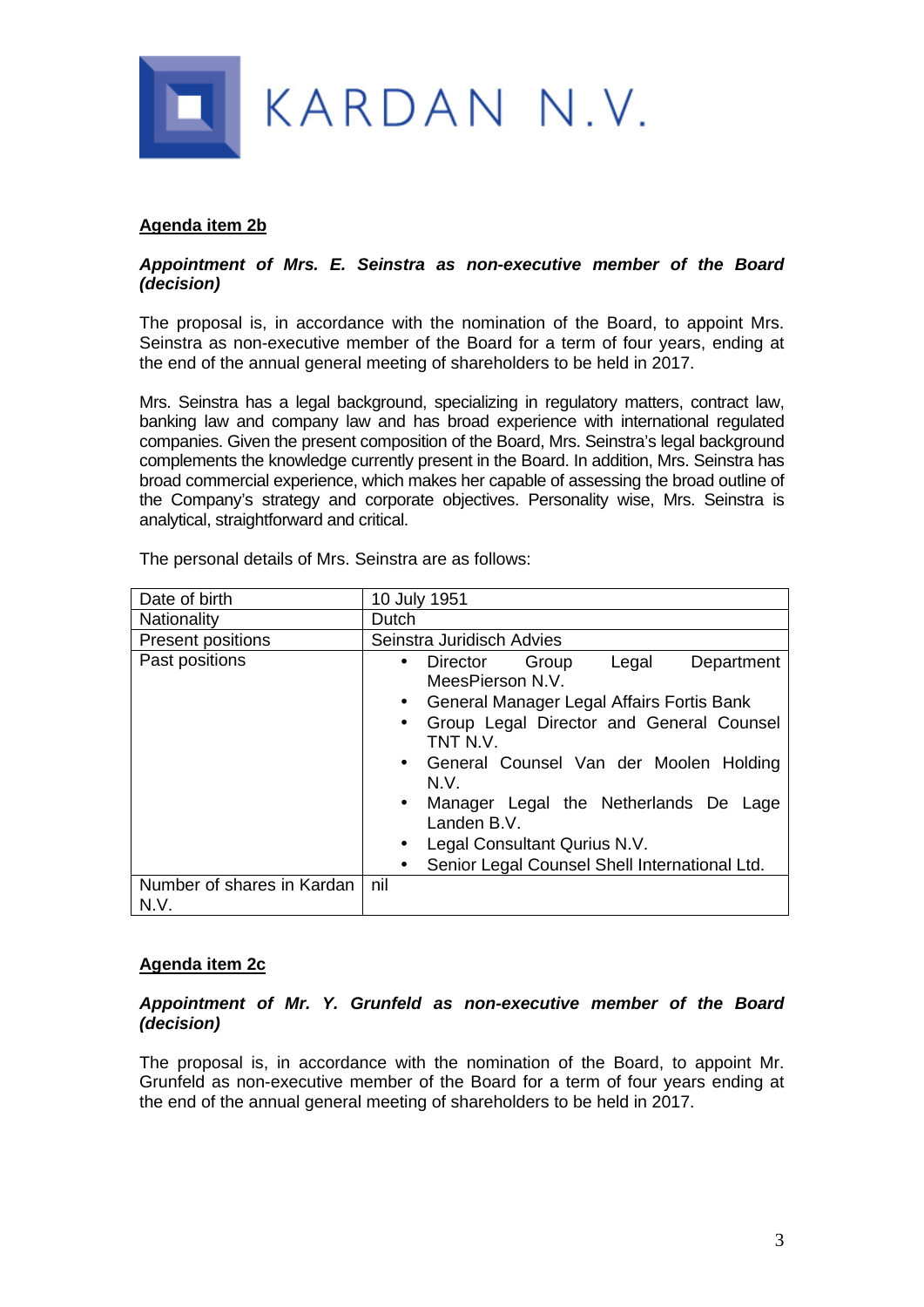

The Board has nominated Mr. Grunfeld for appointment because of his extensive knowledge of the Company's business and his long-term involvement in the Kardan Group, as explained above.

Mr. Grunfeld currently holds 19.87% of the issued share capital of the Company, which represents 20.09% of the voting rights. Additionally, Mr. Grunfeld has a voting agreement with Mr. Schnur and Mr. Rechter which represents approximately 46% in voting rights (including their indirect voting rights due to their respective shareholdings in Kardan Israel Ltd. which holds 11% of the issued share capital of the Company). Given this, Mr. Grunfeld will be considered a non-independent nonexecutive Board member within the meaning of the Code.

The personal details of Mr. Grunfeld are as follows:

| Date of birth                      | November 13,1942                                                                                                                                                                                                                                               |
|------------------------------------|----------------------------------------------------------------------------------------------------------------------------------------------------------------------------------------------------------------------------------------------------------------|
| Nationality                        | Israeli                                                                                                                                                                                                                                                        |
| Present positions                  | Chairman of the Board of Directors of Kardan<br>$\bullet$<br>Israel Ltd.<br>• Chairman of the Board of Directors of Kardan<br>Yazamut (2011) Ltd.<br>Director of Universal Motors Israel Ltd.<br>$\bullet$<br>Director in various other companies<br>$\bullet$ |
| Past positions                     | As mentioned above.                                                                                                                                                                                                                                            |
| Number of shares in Kardan<br>N.V. | 22,214,267                                                                                                                                                                                                                                                     |

## **Agenda item 2d**

### *Appointment of Mr. E. Rechter as non-executive member of the Board (decision)*

The proposal is, in accordance with the nomination of the Board, to appoint Mr. Rechter as non-executive member of the Board for a term of four years ending at the end of the annual general meeting of shareholders to be held in 2017.

The Board has nominated Mr. Rechter for appointment because of his extensive knowledge of the Company's business and his long-term involvement in the Kardan Group, as explained above.

Mr. Rechter currently holds 3.67% of the issued share capital of Company which represents 3.71% of the voting rights. Additionally, Mr. Rechter has a voting agreement with Mr. Grunfeld and Mr. Schnur which represents approximately 46% in voting rights (including their indirect voting rights due to their respective shareholdings in Kardan Israel Ltd. which holds 11% of the issued share capital of the Company). Given this, Mr. Rechter will be considered a non-independent non-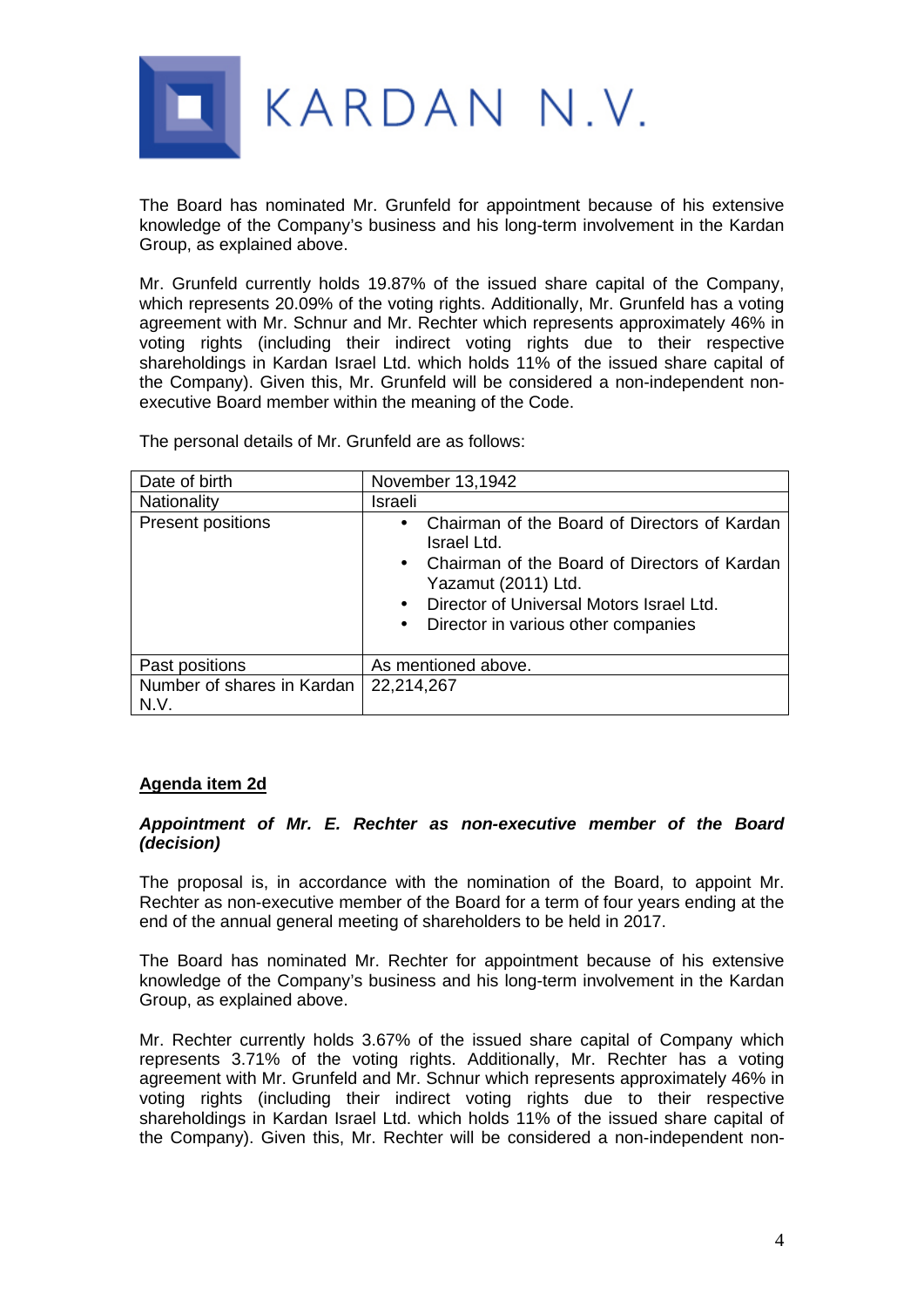

executive Board member within the meaning of the Code. Further, Mr. Rechter holds 109,827 debentures series B as issued by the Company.

The personal details of Mr. Rechter are as follows:

| Date of birth                      | October 26, 1949                                                                                                                                                                                                                                                                                                                                  |
|------------------------------------|---------------------------------------------------------------------------------------------------------------------------------------------------------------------------------------------------------------------------------------------------------------------------------------------------------------------------------------------------|
| Nationality                        | Israeli                                                                                                                                                                                                                                                                                                                                           |
| Present positions                  | CEO and Director of Kardan Israel Ltd.<br>Chairman of the Board of Directors of Kardan<br>Technologies Ltd.<br>• Chairman of the Board of Directors of Kardan<br>Vehicles Ltd.<br>• CEO and Director of Kardan Yazamut (2011)<br>Ltd.<br>Director of Kardan Communications Ltd.<br>$\bullet$<br>Directors in various other companies<br>$\bullet$ |
| Past positions                     | As mentioned above.                                                                                                                                                                                                                                                                                                                               |
| Number of shares in Kardan<br>N.V. | 4,098,719                                                                                                                                                                                                                                                                                                                                         |

# **Agenda item 3a Determination revised incentive plan for CEO (***decision***)**

The proposal is to amend the exercise price of Mr. Oren's option package to **NIS 6.136** per share whilst respecting the other terms of the option package that were submitted for approval in the Annual General Meeting of Shareholders held on May 31, 2012 ("AGM").

In the, AGM a remuneration package for Mr. Oren was proposed and adopted. This package consisted of a yearly fixed remuneration, a variable remuneration, consisting of share options and a discretionary bonus, and a severance payment.

During the AGM, the Chairman explained that the proposal had been recommended before his appointment, but that as the new chairman of the Board, he intended to ask the Remuneration, Appointment and Selection Committee ("RAS") to look at all incentive plans, so to ensure that everybody is properly rewarded for the results they achieve. It was raised by Mr. Oren to the Chairman that the notional value of the options granted to him as CEO under the presented plans would, at the time of the AGM, be at a considerable deficit, and therefore formed no incentive for him to face the challenges ahead.

The RAS has subsequently reviewed the option part of the remuneration package of Mr. Oren as adopted in the AGM. The exercise price was set at the average closing price of the Company's share on the Tel Aviv Stock Exchange, during 5 days prior to and including the date on which the supervisory board recommended Mr. Oren for nomination to the AGM (i.e. February 20, 2012) (the "Effective Date"). This price was NIS 8.272. Just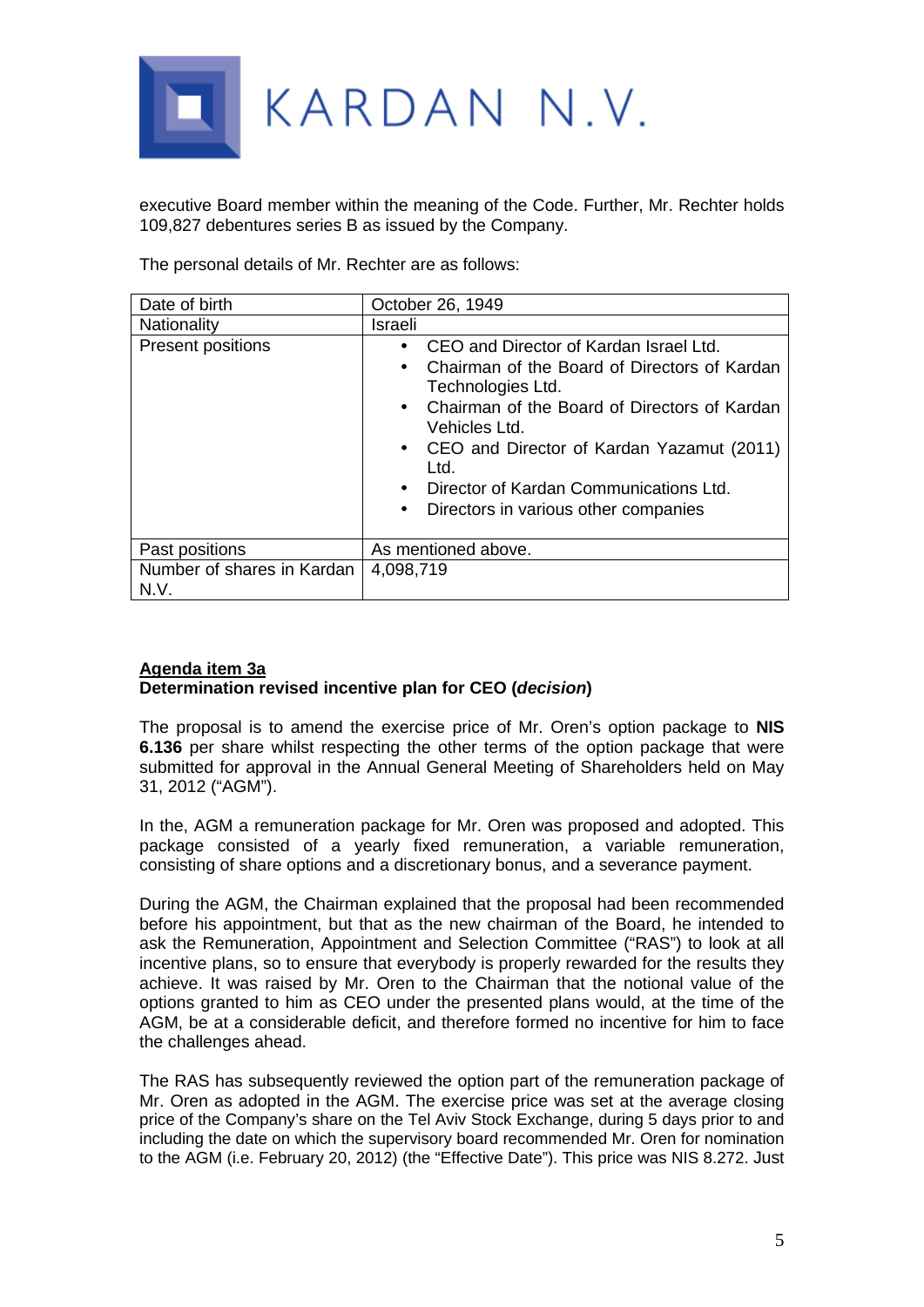

after the aforementioned recommendation, the Company published its 2011 annual results showing a decrease of equity, following which the share price decreased from NIS 8.27 at the Effective Date to NIS 2.48 at the date of the AGM. The RAS deemed that maintaining an exercise price of NIS 8.272 would not provide for an adequate incentive for Mr. Oren, as the decrease in share price occurred prior to his appointment by the AGM and was as such outside of his control. Mr. Oren should be rewarded, incentivized and bear responsibility as from his appointment by the AGM onwards.

The share price on the Effective Date was 70.2% of the equity value per share. The RAS deemed that in order to provide an adequate incentive, the exercise price should be calculated as a result of the same ratio to the equity value per share at the date of the AGM. This resulted in an adjusted exercise price of NIS 6.136, which the RAS deemed a reasonable outcome and proper motivation for the CEO to create future value. The RAS proposed this to the Board and the Board concluded that, given all the considerations and circumstances, it would be reasonable to consider setting a revised (lowered) exercise price to provide Mr. Oren a genuine incentive to create future value, which the Board deems to be in the best interest of the Company. It is noted that the Company's share value will still have to increase substantially for the revised exercise price to start to have genuine value for Mr. Oren.

## **Agenda item 3b Determination remuneration Mr. C. van den Bos (decision)**

The proposal is to approve the remuneration of Mr. van den Bos, subject to the EGM approving his appointment, as follows:

- EUR 26,000 for membership Board<br>- EUR 4,000 for membership Audit Co
- EUR 4,000 for membership Audit Committee

The remuneration is in line with the remuneration of the present non-executive Board members.

#### **Agenda item 3c Determination remuneration Mr. Mr. Y. Grunfeld (decision)**

The proposal is to approve the remuneration of Mr. Grunfeld, subject to the EGM approving his appointment, as follows:

- EUR 26,000 for membership Board

The remuneration is in line with the remuneration of the present non-executive Board members.

It is noted that, in accordance with article 8.1.f of the Articles, a Special Approval Procedure, as described in article 7 of the Articles, is not required as Mr. Grunfeld's remuneration will not be higher than the lowest earning member of the Board, being Mr. Schnur, who is paid EUR 26,000 per annum.